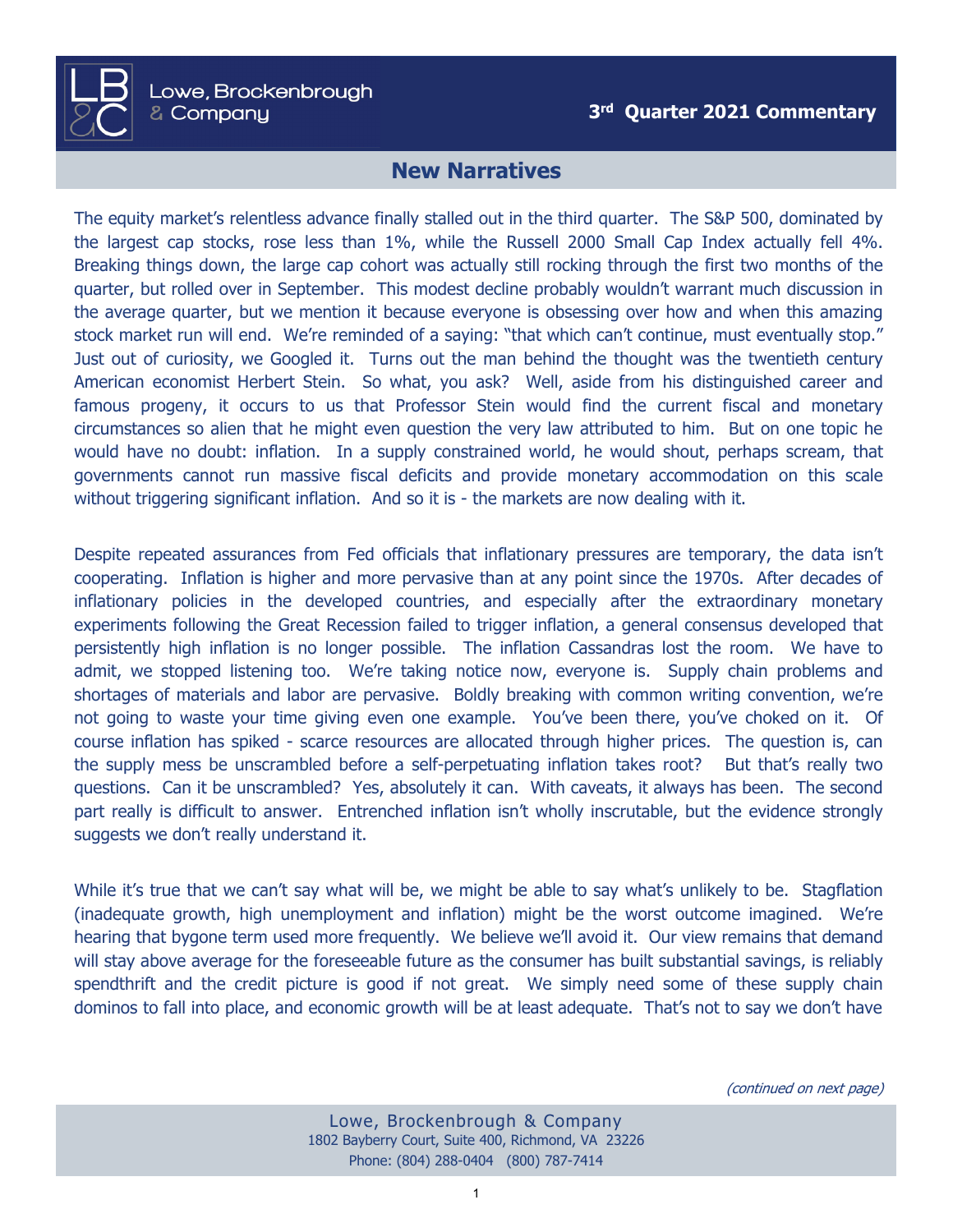## **New Narratives (continued)**

Lowe, Brockenbrough

& Company

other serious issues: a curious labor shortage hammering service industries, overheated housing and energy markets and an increasingly belligerent and perhaps slumping China, and that's far from an exhaustive list. In fact, we could, if gravely threatened, write reams on these topics and not get any closer to a convincing answer as to how this is all going to work out. We're deep in the fog, and more words aren't going to change that. For now, hopefully at the apex of supply chain woes and maximum uncertainty, we'll simply reiterate that strong pent-up demand, a flush consumer, and a little luck should drag us through to a more normal environment.





(continued on next page)

Lowe, Brockenbrough & Company 1802 Bayberry Court, Suite 400, Richmond, VA 23226 Phone: (804) 288-0404 (800) 787-7414